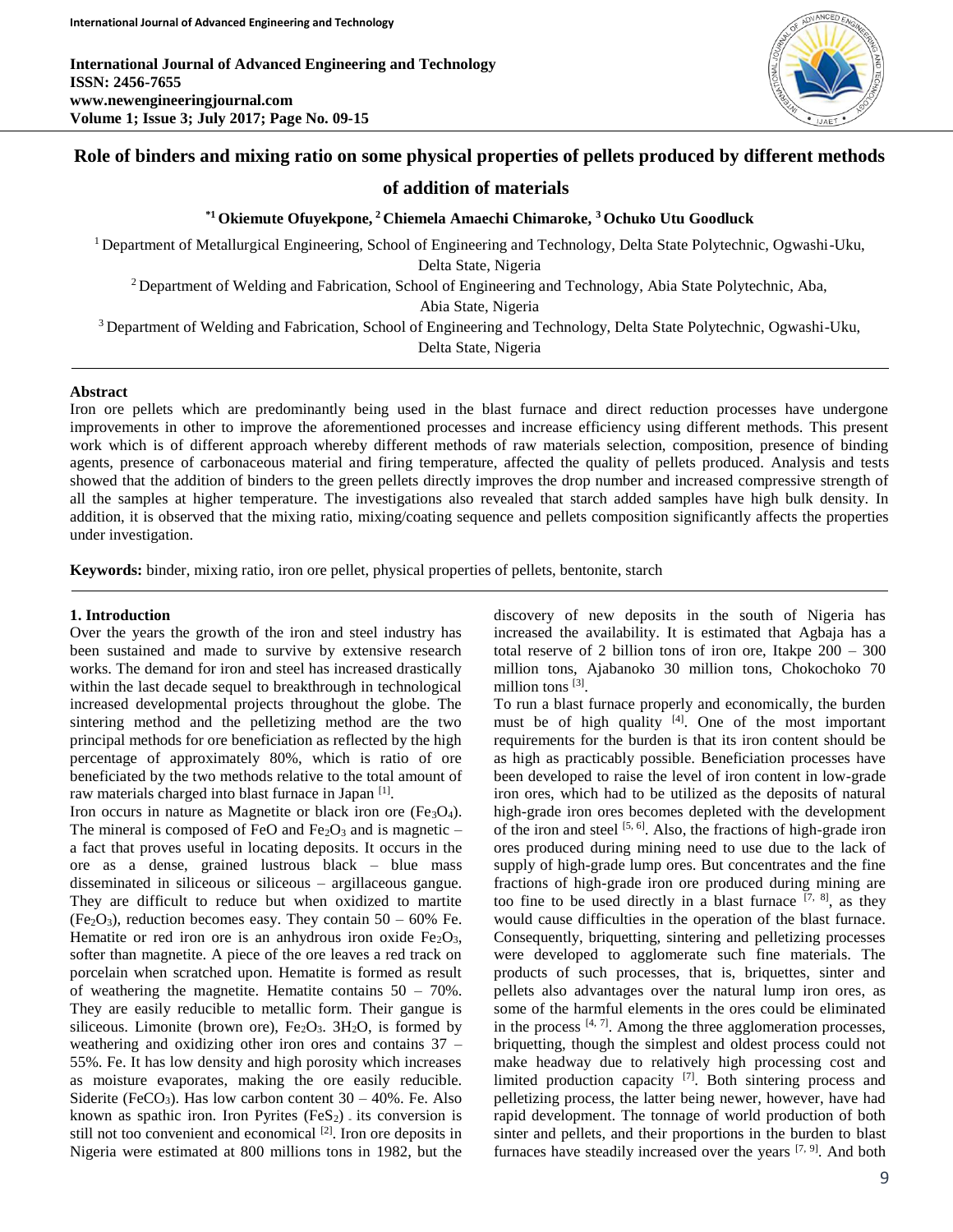sinter and pellets have made considerable improvements of blast furnace performance. The sintering process is made up of three stages  $[7]$ , while the pelletizing process is made up of four steps  $^{[10]}$ .

Pellets differed from lump ore and to certain extent also from sinter by several properties which are predetermined and definable. The primary purpose of pelletizing is to improve burden permeability and gas – solid contact in the blast furnace in order to increase the rate of reduction. A secondary purpose is to reduce the amount of fines blown out of the blast furnace into the gas recovery system  $[11]$ . Pelletizing is advantageous over sintering because sintering of finely comminuted concentrates is not economically feasible as the sintering machines would drop their output and the quality of sinter would be poor. The product of the pelletizing process (the pellets) goes to both blast furnaces and direct ironmaking by reducing pellets with gas. Also, pellets are stronger than sinter. The use of pellets raises blast furnace capacity because the materials lay in the furnace burden uniformly. Pellets offer high gas permeability. Pellets are better prepared for reduction, having ore and flux thoroughly mixed and in close contact with each other<sup>[2]</sup>.

The desired properties of iron oxide pellets for direct reduction are as follows: (1) narrow size range and minimum of fines, (2) good cold strength and resistance to degradation during handling, (3) high reducibility, (4) resistance to degradation during heating and reduction, (5) minimum amount of swelling during reduction, (6) little or no tendency to stick and form clusters at reduction temperatures, (7) high strength of reduced product, (8) resistance to reoxidation of the reduced product <sup>[12-17]</sup>. An excessive content of coarse particles lowers the pelletizability and pellet strength, hence, gigantic ore particles greater than 1mm in diameter considerably lowers the pelletizability and pellets strengths so that the coarse ore is preferred to have a particle size between 0.1mm and 1mm. the proportion of the gigantic particles over 1mm should be adjusted to a value smaller than 20% by weight [18]. At Kobe steel works Japan, a process for making ore pellets with lime/silica ratio from 0.5 1.3 has been developed. The fine materials, which are deleterious to sintering plant has been converted to suitable feed materials [19].

It has been discovered that carbonaceous materials exert a substantial influence on the macro – porosity of the pellet produced. The amount of carbonaceous materials added to the raw materials and the macro – pores produced provide a positive linear correlation [20, 21].

It is also generally accepted that pores play an important role in influencing the properties iron ore sinter and pellets  $[22, 23]$ , and that the properties of iron ore sinter and pellets are related to the mineral constituents  $[24, 25, 26, 27]$ . During the induration of

pellets, crystal changes occur as a function of induration time and optimum induration temperature [28].

Bentonite is the most successful and widely used binder. Its use improves, promotes and facilitates balling operations of iron ores; it enables the production of good quality pellets to be attained at lower firing temperatures, and improves the overall properties of fired pellets [11]. Bentonite when used in combination with materials such as limestone is suitable materials for the prevention of sticking of pellets.

Starch is a molecular type organic binder which is widely used because of their gelling ability in water. The seeds of cereal grains are the common sources from which starch is extracted for commercial use. Starch is a mixture of two polysaccharide types namely amylose which provides gelling properties and a branched type amylopectin [15].

# **2. Materials and Methods**

### **2.1 Materials**

The materials used for the formation of the pellets are iron ore concentrate, lime, bentonite, coke breeze, starch and sawdust. The chemical composition of the iron ore concentrate and lime are shown in the Table 1 and Table 2 respectively.

**Table 1:** Chemical Analysis of the Iron Ore Concentrate

| Compound   $Fe2O3$   $SiO2$   CaO   L.O.I        |  |  |  |  |  |  |  |  |  |
|--------------------------------------------------|--|--|--|--|--|--|--|--|--|
| Composition   $92.30$   $5.80$   $0.15$   $0.12$ |  |  |  |  |  |  |  |  |  |
| $L.O.I = Loss on I$ gnition                      |  |  |  |  |  |  |  |  |  |

**Table 2:** Chemical Analysis of Limestone

| Compo<br>und    |      |     |         | 0 <sub>2</sub>   | $\mathbf{O}_3$ | $\begin{bmatrix} Fe_2 \end{bmatrix}$ Mg $\begin{bmatrix} K_2 \end{bmatrix}$ Na <sub>2</sub> Si Al <sub>2</sub> MgC CaC L.O<br>О3 |  |
|-----------------|------|-----|---------|------------------|----------------|----------------------------------------------------------------------------------------------------------------------------------|--|
| Composi<br>tion | 0.08 | L.5 | $0.0\,$ | 2.7 <sub>1</sub> | 0.64           | 3.25                                                                                                                             |  |

 $L.O.I = Loss on Ignition$ 

# **2.2 Experimental Procedure**

The lime, bentonite and starch were properly sieved to ensure uniform particle size, homogeneity and to avoid the presence of extraneous/other materials. Thereafter, the pellets (green balls) were formed using hand pelletizing method. In Batch A-D the materials were properly mixed before the formation of the green balls samples, for batch E-H, the green balls samples were formed starting with the iron ore concentrate as the core (innermost) constituent and coating it with other materials in the sequence and order in which they appear in the Table 3 below. While in batch I-M the constituent minerals were properly mixed together before the formation of the green pellets. The ratio of mixing and /or addition of the materials are shown in the Table 3 below:

**Table 3:** Constituent materials for the production of the Pellets

| <b>Sample</b> | % of Iron Ore Concentrate | % of Limestone | % of Coke Breeze | % of Bentonite | % of Starch | % of Sawdust |  |
|---------------|---------------------------|----------------|------------------|----------------|-------------|--------------|--|
|               | added                     | added          | added            | added          | added       | added        |  |
| A             | 80.00                     | 20.00          | 0.0              | 0.0            | 0.0         | 0.0          |  |
| B             | 72.70                     | 9.10           | 0.0              | 9.10           | 9.10        | 0.0          |  |
| C             | 80.00                     | 0.0            | 0.0              | 10.00          | 10.00       | 0.0          |  |
| D             | 66.66                     | 0.0            | 33.33            | 0.0            | 0.0         | 0.0          |  |
| E             | 28.57                     | 14.28          | 57.15            | 0.0            | 0.0         | 0.0          |  |
| Е             | 25.00                     | 0.00           | 25.00            | 25.00          | 25.00       | 0.0          |  |
| G             | 50.00                     | 12.50          | 12.50            | 12.50          | 12.50       | 0.0          |  |
| Н             | 50.00                     | 0.0            | 12.50            | 12.50          | 12.50       | 12.50        |  |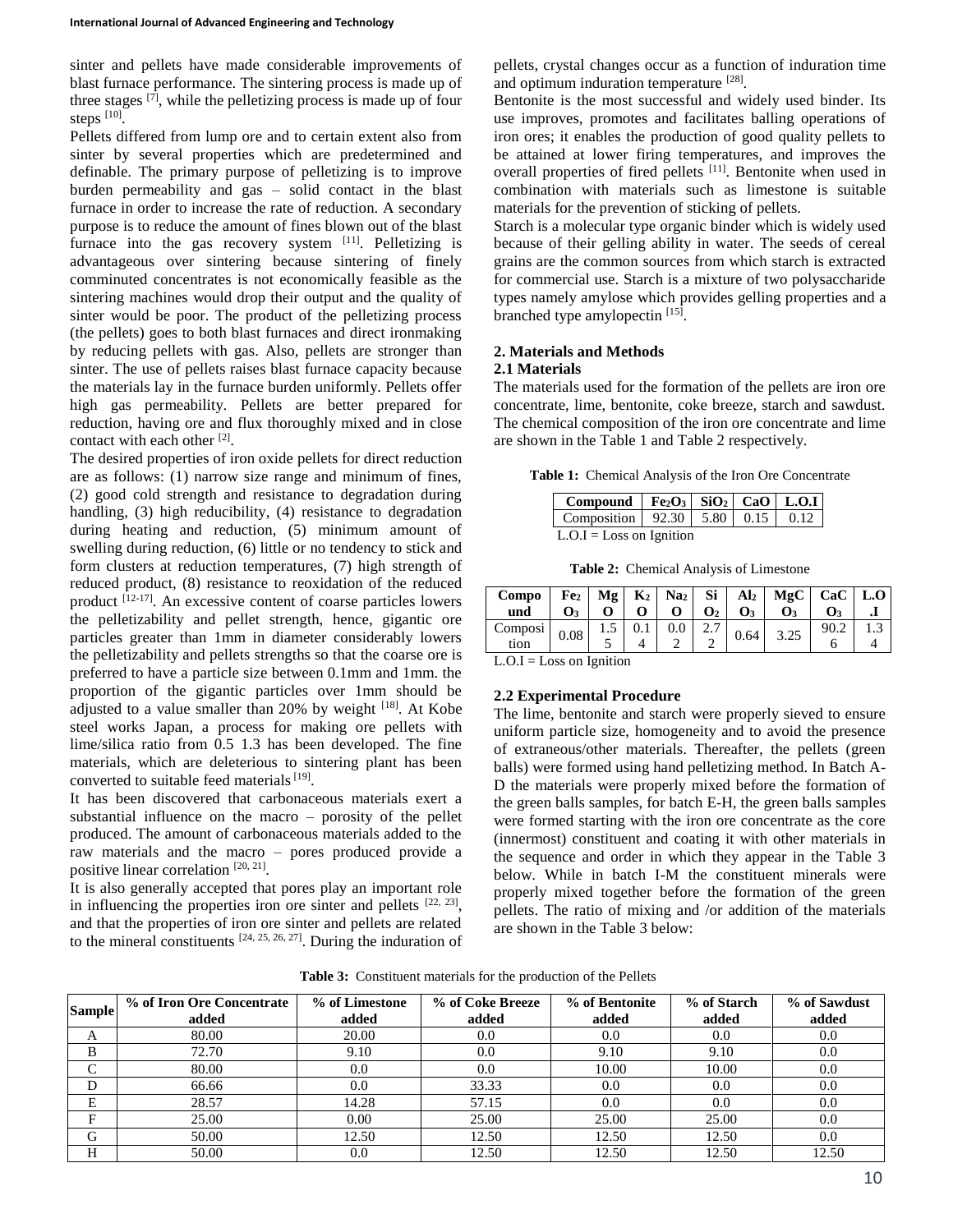**International Journal of Advanced Engineering and Technology**

|                  | 2057<br>20.J | 4.28     | $\epsilon$ $\tau$<br>- - - - - | $\rm 0.0$               | $\rm 0.0$           | O.C                   |
|------------------|--------------|----------|--------------------------------|-------------------------|---------------------|-----------------------|
|                  | 25.00        | 0.00     | 25.00                          | 25.00                   | 25.00               | $\rm 0.0$             |
| <b>TT</b><br>лx. | 50.00        | 12.50    | 12.50                          | ن که 1                  | 12.50               | U.U                   |
| ∸                | 50.00        | 0.C      | 12.50                          | $\sim$ $\sim$<br>ن که 1 | 12.50               | 12.50                 |
| M                | 44.45        | $_{0.0}$ | 11.II                          | .                       | $-1$ $-1$ $-1$<br>. | 22.22<br><u>_____</u> |

#### **2.3 Equations**

Equations (1-4) were used to obtain the results of Figures 2- 13.

| % Apparent Porosity $=$                             |     |
|-----------------------------------------------------|-----|
| $W_s$ - Wd x 100 + (density of liquid of immersion) |     |
| Ws - Wa                                             | (1) |
| % Water of Absorption $=$                           |     |
| Ws - Wd x 100                                       |     |
| Wd                                                  | (2) |
|                                                     |     |

### Apparent Density =

$$
\frac{\text{Wd}}{\text{Wd} - \text{Wa}}\tag{3}
$$

Bulk Density = Wd.  $Ws - Wa$  (4)

Where  $Ws = soaked weight$ ,  $Wd = Dry weight$ ,  $Wa =$ Suspended weight, The liquid of immersion is water (density  $= 1$ g/cm<sup>3</sup>)

#### **3. Results**

The results of the compressive strength, % apparent porosity, % water absorption, apparent density and bulk density of the pellets at different firing temperature are given in Table 4 and Figures 1 - 6. While the result of the drop number is depicted in Table 4, the results of the tested properties of the fired pellets are tabulated in Table 5.

**Table 4:** Drop Number

|               |  |                                                                           | Е. |  | н. |  |  |  |
|---------------|--|---------------------------------------------------------------------------|----|--|----|--|--|--|
| $1,3,67$ 5 00 |  | .67   1.00   1.00   1.67   2.33   3.00   1.00   5.33   2.33   2.67   2.00 |    |  |    |  |  |  |

**Table 4:** Results of Tested Properties after Firing the Pellets

| <b>Sample/Firing temperature</b> | % Apparent Porosity      | % Water Absorption       | <b>Apparent Density</b>  | <b>Bulk Density</b>      | Compressive<br>Strength (KN) |
|----------------------------------|--------------------------|--------------------------|--------------------------|--------------------------|------------------------------|
| A 1200 °C                        | 13.50                    | 10.49                    | 1.36                     | 1.19                     | 3.0                          |
| $1250\,^0\overline{C}$           | 16.00                    | 12.76                    | 1.38                     | 1.18                     | 3.4                          |
| B 1200 °C                        | 18.0                     | 15.74                    | 1.30                     | 1.08                     | 2.4                          |
| $1250\,^0C$                      | 10.64                    | 8.23                     | 1.30                     | 1.11                     | 5.7                          |
| C 1200 $\overline{0C}$           | 17.02                    | 11.41                    | 1.32                     | 1.11                     | 4.9                          |
| $1250\,^0C$                      | 13.92                    | 11.69                    | 1.26                     | 1.10                     | 5.1                          |
| D $1200\,^0C$                    | $\blacksquare$           | $\overline{\phantom{a}}$ | $\overline{\phantom{a}}$ | $\overline{\phantom{a}}$ | $\overline{\phantom{a}}$     |
| $1250\text{ °C}$                 | $\overline{\phantom{a}}$ | $\overline{\phantom{0}}$ | $\overline{\phantom{a}}$ | $\sim$                   | $\overline{\phantom{a}}$     |
| E $1200\,^0C$                    | 25.73                    | 18.07                    | 1.82                     | 1.37                     | 2.3                          |
| $1250^0C$                        | 22.29                    | 17.73                    | 1.59                     | 1.24                     | 2.8                          |
| F 1200 °C                        | 12.00                    | 7.99                     | 1.51                     | 1.34                     | 0.6                          |
| $1250\,^0C$                      | 21.19                    | 10.70                    | 2.36                     | 1.89                     | 0.7                          |
| G 1200 <sup>0</sup> C            | 13.70                    | 7.00                     | 2.08                     | 1.81                     | 2.2                          |
| $1250\text{ °C}$                 | 45.00                    | 46.02                    | 1.71                     | 0.96                     | 2.6                          |
| H 1200 °C                        | 17.57                    | 14.74                    | 1.35                     | 1.12                     | 2.9                          |
| 1250 <sup>0</sup> C              | 9.56                     | 6.02                     | 1.56                     | 1.42                     | 3.2                          |
| I 1200 °C                        | 16.45                    | 12.04                    | 1.52                     | 1.28                     | 1.8                          |
| $1250\,^0C$                      | $\overline{\phantom{a}}$ | $\overline{\phantom{a}}$ | $\overline{\phantom{a}}$ | $\overline{a}$           | $\overline{a}$               |
| J $1200\overline{{}^0C}$         | 38.68                    | 34.94                    | 1.81                     | 1.11                     | 3.5                          |
| 1250 <sup>0</sup> C              | 58.77                    | 32.19                    | 4.16                     | 1.75                     | 3.8                          |
| K $1200\,^0\mathrm{C}$           | 20.91                    | 18.65                    | 1.33                     | 1.07                     | 2.3                          |
| $1250\,^0C$                      | 28.11                    | 11.35                    | 1.39                     | 1.20                     | 2.7                          |
| L $1200\,^0C$                    | 36.26                    | 21.43                    | 1.56                     | 1.13                     | 2.7                          |
| 1250 <sup>0</sup> C              | 28.43                    | 24.24                    | 1.56                     | 1.11                     | 2.8                          |
| M 1200 °C                        | 37.95                    | 33.33                    | 1.96                     | 1.11                     | 3.9                          |
| $1200\,^0C$                      | 30.72                    | 24.06                    | 1.76                     | 1.24                     | 4.1                          |

- : Sample melted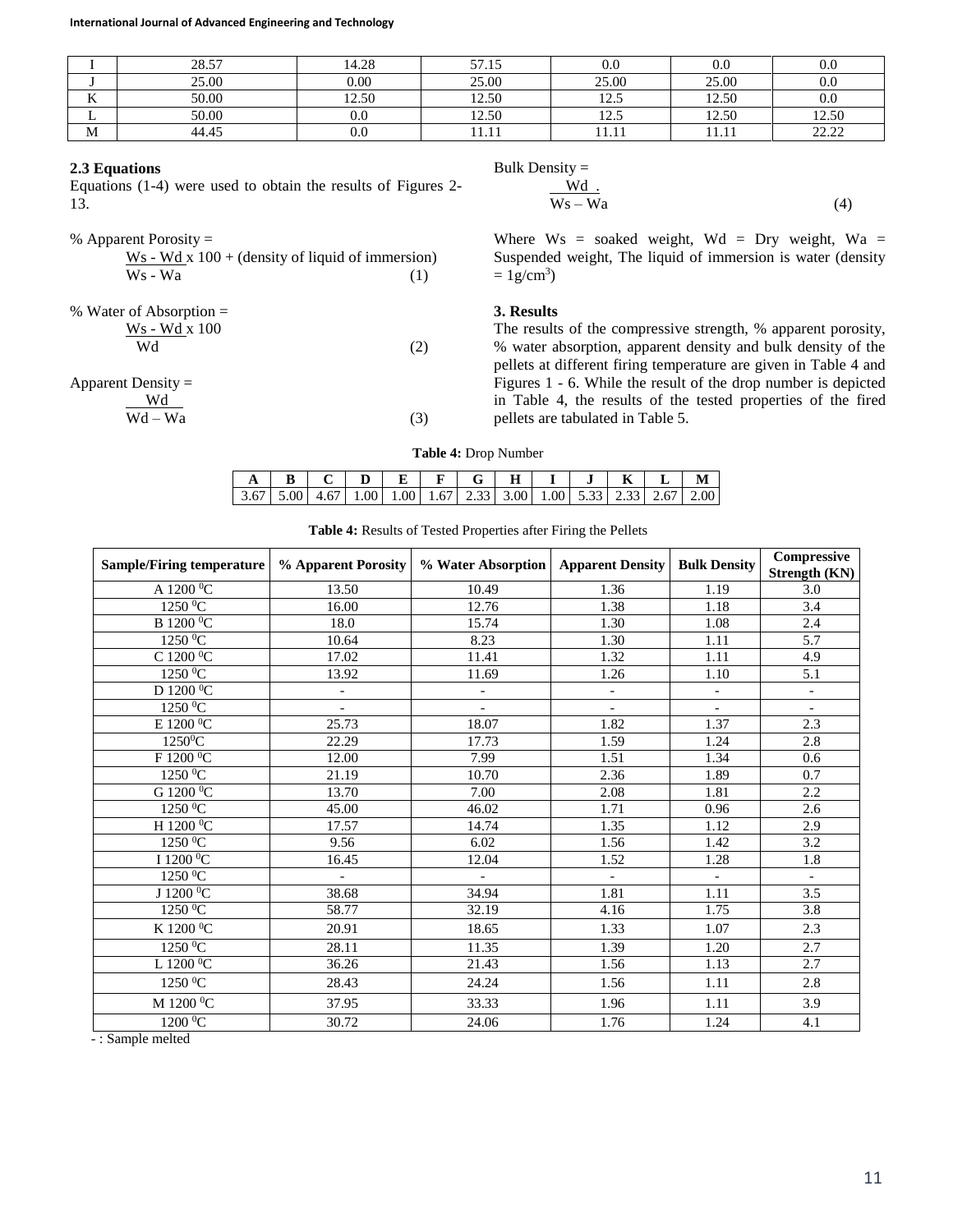

The Figure 1 shows the chart of the variation of the % binder added with the drop number of the different samples of the green pellets before firing.



The Figure 2 shows the chart of the variation of the % binder added with the compressive strength of the different pellets samples fired at  $1200^0C$  and  $1250^0C$  respectively.



The Figure 3 shows the chart of the variation of the % binder added with the % apparent porosity of the different pellets samples fired at  $1200^{\circ}$ C and  $1250^{\circ}$ C respectively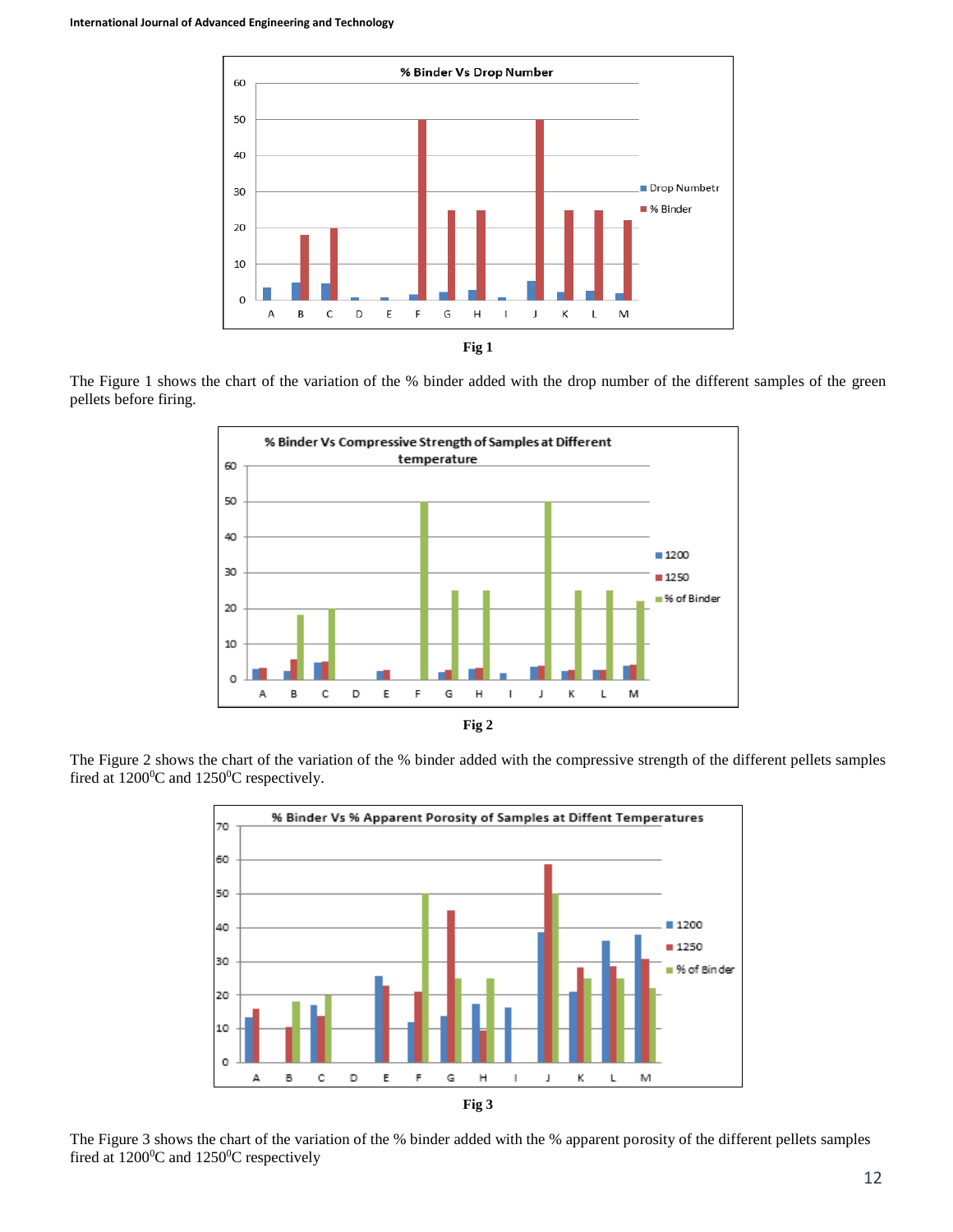

The Figure 4 shows the chart of the variation of the % binder added with the % water absorption of the different pellets samples fired at  $1200^{\circ}$ C and  $1250^{\circ}$ C respectively



The Figure 5 shows the chart of the variation of the % binder added with the bulk density of the different pellets samples fired at 1200<sup>0</sup>C and 1250<sup>0</sup>C respectively



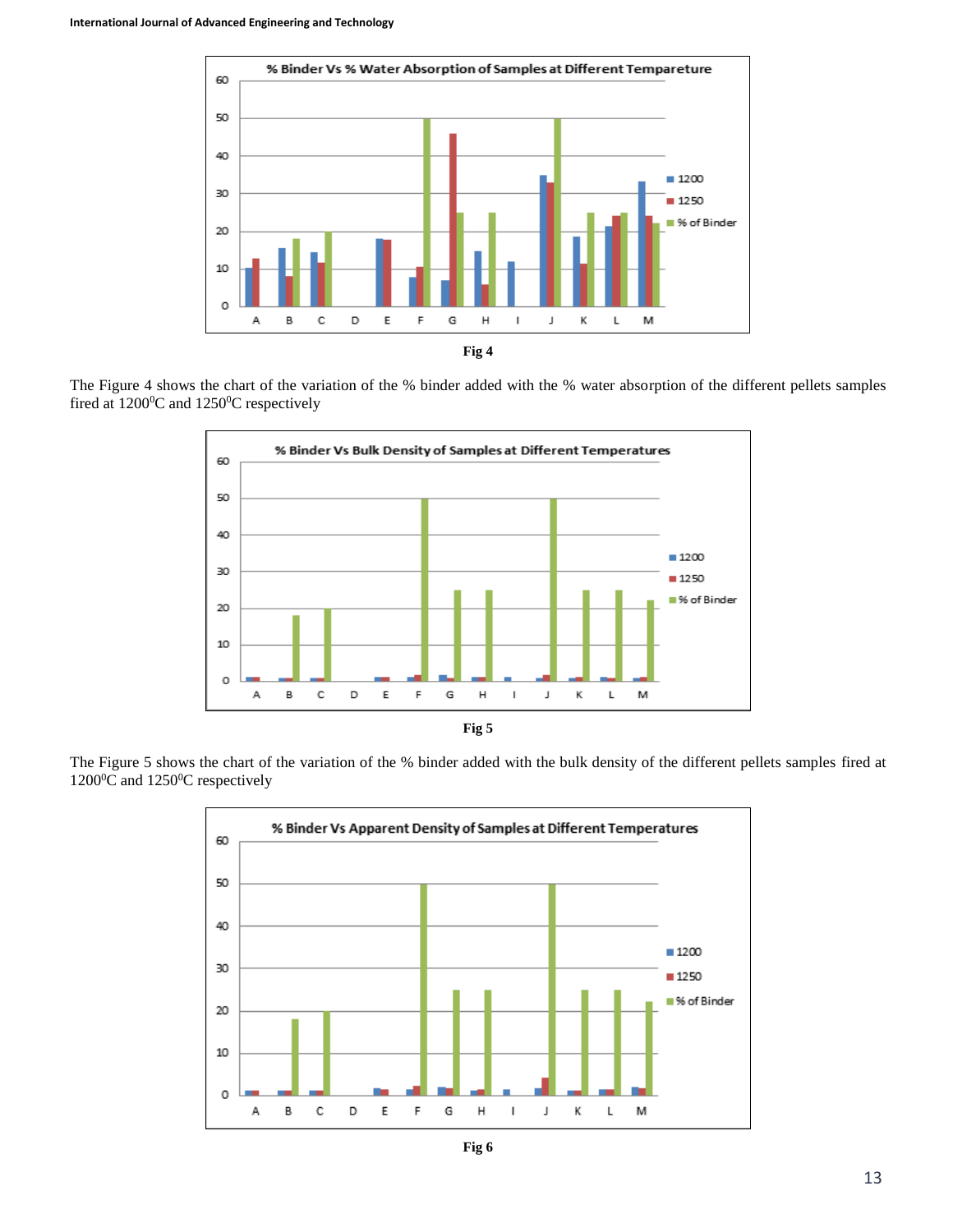The Figure 6 shows the chart of the variation of the % binder added with the apparent density of the different pellets samples fired at  $1200^{\circ}$ C and  $1250^{\circ}$ C respectively

## **4. Discussion**

The Figure 1 shows the chart of the variation of the % binder added with the drop number of the different samples of the green pellets before induration. From the chart is evident that addition of binding agent directly impact on the drop number of the green pellets. Analysis of the result reveal that although sample F and sample J have the highest % addition of binding agents (which is 50%), the drop number of sample F is 1.67 while the drop number of sample J is 5.33 (being the highest). This disparity in the value of the drop number could be traceable to mixing ratio adopted and the constituent materials as well. It can be said that the addition of binders to the green pellets directly improves the drop number.

The Figure 2 shows the chart of the variation of the % binder added with the compressive strength of the different pellets samples fired at  $1200^{\circ}$ C and  $1250^{\circ}$ C respectively. Analysis of Table 5 and Figure 2 suggest that the addition of binders improve the compressive strength of the fired pellets. The improvement in the compressive strength is higher at higher firing temperature of  $1250^{\circ}$ C. This increased compressive strength noticed at  $1250^{\circ}$ C can be traced to better burn out at higher firing temperature and also due to effective removal of binders. The various mixing ratio employed and the constituent materials addition are also significant reason for the variation in this tested properties.

Also, the charts of Figure 3, Figure 4, Figure 5 and Figure 6 show the variation of the % binder with the % apparent porosity, % water absorption, bulk density and apparent density of the various samples at different firing temperatures respectively. It is observed that properties being measured varied significantly with the various mixing ratio adopted, constituent materials and firing temperature. From Figure 3 is noticed that the % apparent porosity increased with increasing % binder additions as depicted in sample, sample G, sample L and sample J respectively, and at higher temperature. Samples C, H, L and M show a reduction in % apparent porosity at higher temperature of  $1250^{\circ}$ C this is possibly due to reduced % binder addition. Figure 4 indicates that addition of binder caused a reduction in the % water absorption at higher temperature with the exception of samples F and G. Figure 5 reveals that role of binder on the bulk density is insignificant. It is however, pertinent to note that starch added samples have high bulk density. The various mixing ratio and the methods adopted for raw materials is very essential during green ball formation. A look at Sample F  $(1250^{\circ}C)$  revealed that the method of coating influenced the bulk density of the pellets. The composition of Sample F revealed that since the pellet was coated in a sequence of composition and the other two groups which was mixed together, the bulk density's highest values in these other two groups, were not as high as the coated ones as the various layers formed added to the influence on its bulk density. The Figure 6 shows the chart of the variation of the % binder added with the apparent density of the different pellets samples fired at  $1200^{\circ}$ C and  $1250^{\circ}$ C respectively. From the Figure 6 it is clear that the addition of binding agents affects the apparent density in such a manner that it is dependent on the mixing ratio and the pellets constituents' make-up.

## **5. Conclusions**

Considering the finding of the research, it is worthwhile to summarize and conclude that the addition of binders to the green pellets directly improves the drop number and increased compressive strength of all the samples at higher temperature. It is also worthwhile to affirm that starch added samples have high bulk density. In addition, it can also be concluded that the mixing ratio, mixing/coating sequence and pellets composition significantly affects the properties under investigation.

### **6. References**

- 1. Mehmet Goksel. Process for producing metallized iron pellets. US Patent US 4239530, 1980.
- 2. Linchevsky B, Sobolevsky A, Kalmenev A. Iron and Steel Making. MIR Publishers. Moscow, 1983.
- 3. The crust, the Nigeria mining and geosciences society nem magazine Vol. 95/1 conference edition. 1995, 18.
- 4. Zhou QD, kong LT. Theory and Practice of Iron Ore Agglomeration (in Chinese). MMI Press, Beijing. 1985; 1:2.
- 5. Papacek HG. Pelletizing of Iron Ores/replacement of gas and fuel oil by solid fuels. International Symposium on Ironmaking, Wuhan, China, 1985.
- 6. Bleifuss RL. Development of Minnesota taconite fluxed Pellets as an Improved Blast Furnace Material. International Symposium on Ironmaking, Wuhan, China, Sept. 1985.
- 7. Meyer K. Pelletizing of iron Ores. Springer-Verlag Frankfurt, 1980, 5.
- 8. Ostward J. Study of Iron Ore Sintering Process. Research Report, Central Research Laboratories, BHP, Australia, 1981.
- 9. Walker RD. Modern Ironmaking Methods. The Institute of Metals, N. American Publishing Centre, 1986, Ch. 3
- 10. LURGI. Report on pelletizing Test with Pelletizing plants in Warri, Nigeria Nimbafines, Frankfurt, Germany, 1978.
- 11. Allen P. Anthony. Iron Pelletizing. United State Patent 4684549, 1987.
- 12. Steffen R, Luengen H. MPT Met Plant and Tech. 1988; 11(3):5-11.
- 13. Wright JK, Taylor IF, Philip DK. Minerals. Eng. 1991; 4(7-11):983-1001.
- 14. Zervas T, Mcullan JT, Williams BC. Int J Energy Research. 1996; 20(1):69-91.
- 15. Feinman J. Iron and Steel. Eng. 1999: 76(6):75-77.
- 16. www.midrex.com, 2017
- 17. www.hylsamex.com/, 2017
- 18. Sugiyama. Iron ore Pellets containing coarse ore particles. United State Patent US4372779, 1983.
- 19. Kazumasa Taguchi, Hiroshi Isako, Koichi Ikeda, Keisuke Honda, Masaru Kanemoto, Keishiro Hanaoka. Porous Iron ore pellets. United State Patent US4350523, 1982.
- 20. Fujita. Fire Iron ore Pellets having Macro Pores. United States Patent US4231797, 1980.
- 21. Rumpt, H. The strength of Granules and Agglomerates. Agglomeration (ES W.S. W. A Knepper). 1962, 379-418.
- 22. Űnal A. Trans. Instn. Metall. Section C, 95. 1986, 79-186.
- 23. Trushenski SP. Metall. Trans. 1974, 1149-1158.
- 24. Biswas AK. Principles of Blast Furnace Ironmaking. Cootha Publishing House, Brisbane, 1981, 6.
- 25. Ostward J. BHP Tech. Bull. 1981; 25(1):13-20.